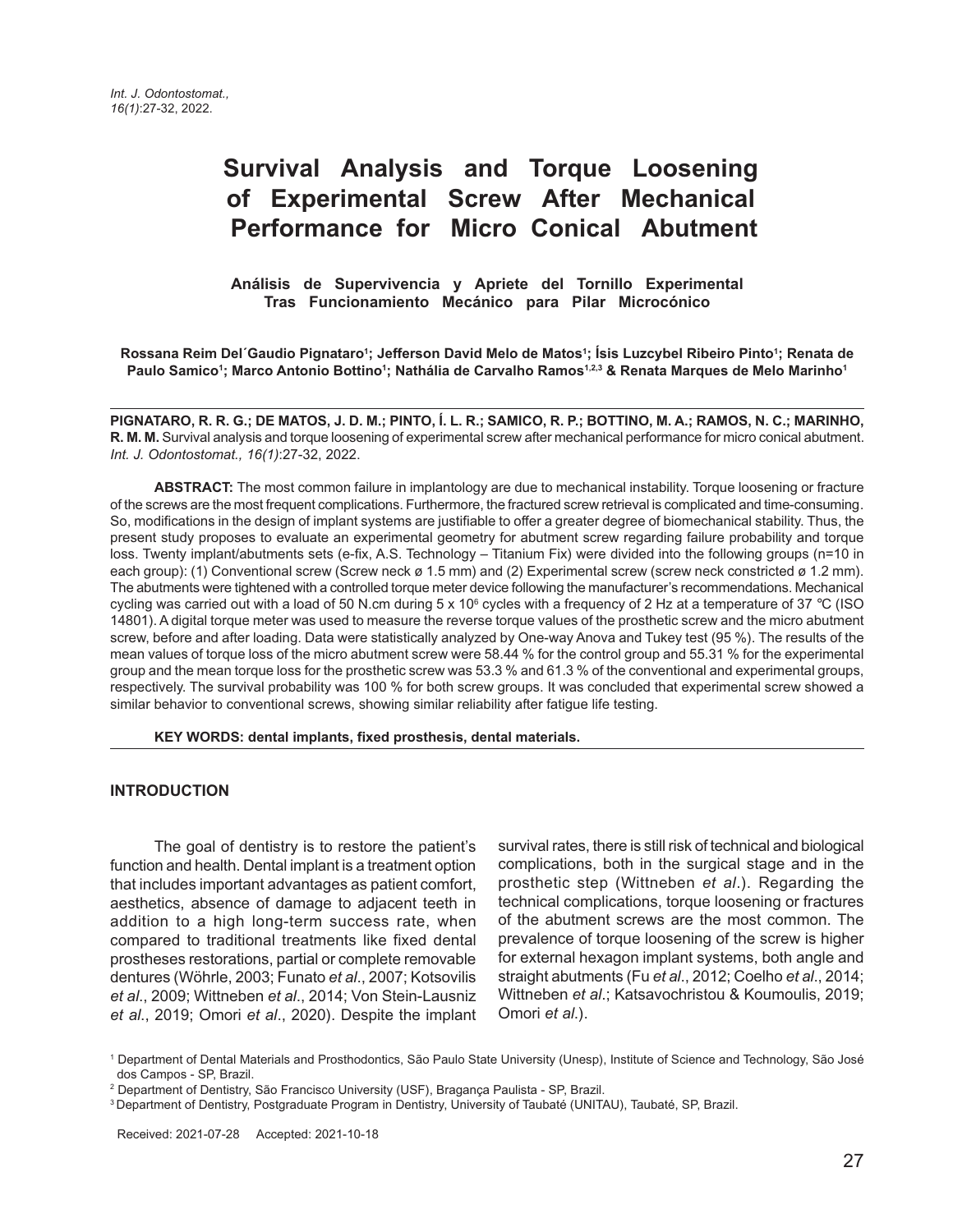Studies report that complication incidences rate of screw fracture is around 0.5 % to 8 %. These failures are usually due to the overload, which can occur due to long axis implant angulation relative to the occlusal plane, in addition to horizontal offset, vertical offset (crown-to-implant ratio), and parafunctional habits, such as bruxism, or excessive torque applied (Coelho *et al*.; Imam *et al*., 2014; Liaw *et al*., 2015; Oh & Barnes, 2016; Flanagan, 2016; Goodacre *et al*., 2018).

A literature review by Goodacre *et al*. reported that among prosthetic complications, the abutment screws loosening was not a common occurrence, but it was the most reported complication, and was observed in 262 of the 7,648 analyzed crowns (3 %) (screwed and cemented single crowns) (Kourtis *et al*., 2017; Goodacre *et al*.). This occurrence was related to screw designs and lack of defined methods for tightening the screws (Goodacre *et al*.). Strategic improvements need to be developed for old implants that now have prosthetic complications (Kourtis *et al*.).

Although the abutment screw fracture is not most recurrent mechanical problem (Eckert & Wollan, 1998), it is important to highlight that when it occurs, there is great difficulty in removal, which can lead to loss of the implant (Satwalekar *et al*., 2013; Schmage *et al*., 2014; Shah & Lee, 2016). The ideal geometry of the screw should provide a favorable design for the removal of the broken parts (Melo-Filho *et al*., 2019). In this way, the ideal geometry of the abutment screw containing a thinner portion in the screw's neck, can direct the fracture to a more external region, easier to remove (Siamos *et al*., 2002; Melo-Filho *et al*.). Research on torque mantainance during fatigue and survival rates are needed whenever the design is modified.

Therefore, the aim of this study was to evaluate an experimental geometry for a micro-pillar screw regarding to failure probability and the torque maintenance after fatigue test. The tradiotional screw was used as control.

## **MATERIAL AND METHOD**

This study was conducted according to the international standard fatigue test (ISO 14801:2016) for endosseous dental implants in vitro (International Organization of Standardization, 2016).

**Specimen Preparation.** Twenty cylinders were made

with a 30° inclination, in polyurethane resin (F16, AXSON, Brazil), with an elastic modulus equal to 3.6 GPa (Melo-Filho *et al*.). This cylinder was used as bone simulation. So, the alveolus of each implant  $(n = 20)$ was milled with the long axis perpendicular to the horizontal plane using the cutter indicated by the manufacturer, according to the implant diameter. Then, the external hexagon implants  $(4.0 \times 13 \text{ mm})$  were installed (40 N.cm), leaving 3 mm of implant threads exposed (ISO 14801:2016).

Mini-abutments (2.5 x 4.0 mm) were installed (32 N.cm) on the implants; half of them received their respective screw (e-fix, A.S. Technology - Titanium Fix, São José dos Campos, SP, Brazil), and the other half received the experimental screws (e-fix, A.S. Technology - Titanium Fix, São José dos Campos, SP, Brazil) previously validated to the stress concentration and fracture load (Melo-Filho *et al*.). This group was designated experimental because the abutment screw had a 1.20 mm constriction in the smooth part of the neck to direct the fracture above the region of the threads.

A simplified crown (A.S. Technology - Titanium Fix, São José dos Campos, SP, Brazil), which replaced the crowns, were made of stainless steel according to the parameters described in ISO 14801:2016 (Fig. 1). The devices were designed and machined, to measure, for the micro pillar used to be perfectly coupled, not allowing movement and without anti-rotational system (Fig. 2A).

The design of the simplified crown allowed that the load was applied at a single point of equal area in all samples, thus avoiding uneven stress concentration, as well as premature deformation of the samples.

Then, they were positioned on the abutments, and prosthetic screws were tightened according to the manufacturer's instructions (15 N.cm) using a digital torque meter, the screws were tightened again to the same initial torque after 10 minutes.

**Mechanical Fatigue Aging.** The implant/abutment/ crown sets were submitted to mechanical fatigue aging (Biocycle, BioPDI, São Carlos, SP, Brazil) immersed in 37°C distilled water using the following parameters: 5x106 cycles, 30° inclination, 50 N load, 2 Hz frequency (Fig. 1) (Khraisat *et al*., 2004; Pereira *et al*., 2016). Cyclic load was applied using a stainless steel roundedpoint piston (6 mm diameter) onto the center of the occlusal surface (Fig. 2B).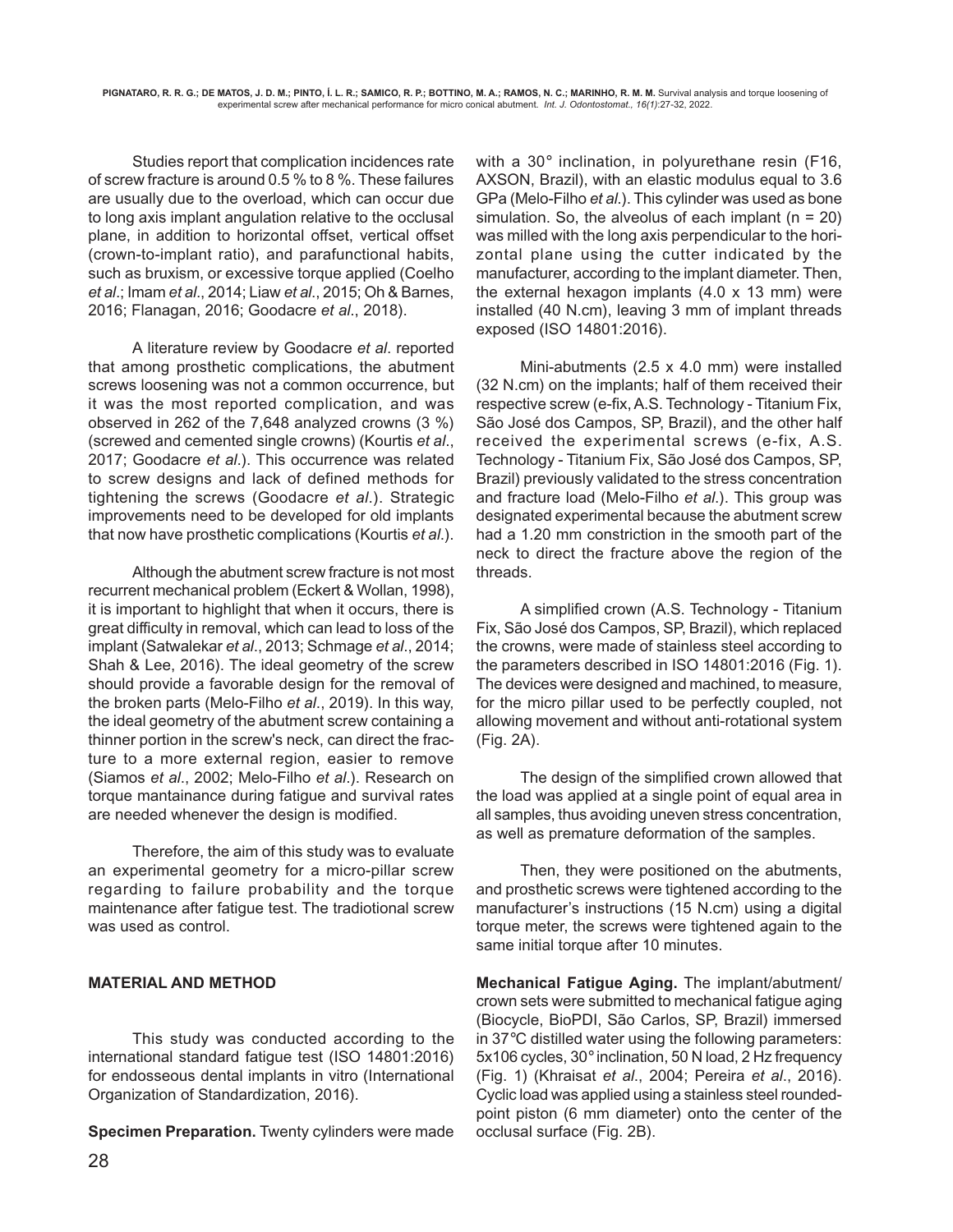

Fig. 1. Schematic of test setup according to The ISO 14801: 2016 recommendations.

 A metallic device containing a fitting for the specimen and 3 screws for horizontal tightening used, so that the specimen remains fixed throughout the test. The mechanical aging was interrupted every  $5 \times 10^6$ cycles to perform a visual and digital evaluation of the specimens to check if there was a fracture or any destabilization of the samples.

**Torque Evaluation.** Followed the fatigue aging procedure, postload removal torque of the simplified Hemispherical crown and abutment was measured with a digital torque loading member meter. This procedure was performed once on each specimens of each group ( $n = 10$ ), which showed the values of conventional and modified screws and prosthetic screws.

> **Data Analysis.** Torque evaluation results were submitted to a general linear model for one-way ANOVA repeated measures analysis using the SPSS software (IBM SPSS Statistics). The factor was defined as "screw type" (conventional or experimental). The significance level was 5 % for all tests.



Fig. 2. Specimen used for mechanical fatigue aging tests. A) Sample with micro abutment and crown installed. B) Specimens placed in the fatigue testing machine.

## **RESULTS**

The mean reverse torque values recorded and were analyzed descriptively, and the values are shown in Table I. Levene's test showed that the values are homogeneous (p > .05). One-way ANOVA showed no differences statistically significant ( $p =$ .622 and .534, respectively for mini-abutments and prosthetic screws). Therefore, no difference was

observed between the maintenance of the applied torque as a function of the screw geometry (conventional and experimental).

During the mechanical fatigue aging test, no failure was observed, both screws showed 100 % survival after 5 x 106 mechanical cycles at 50 N.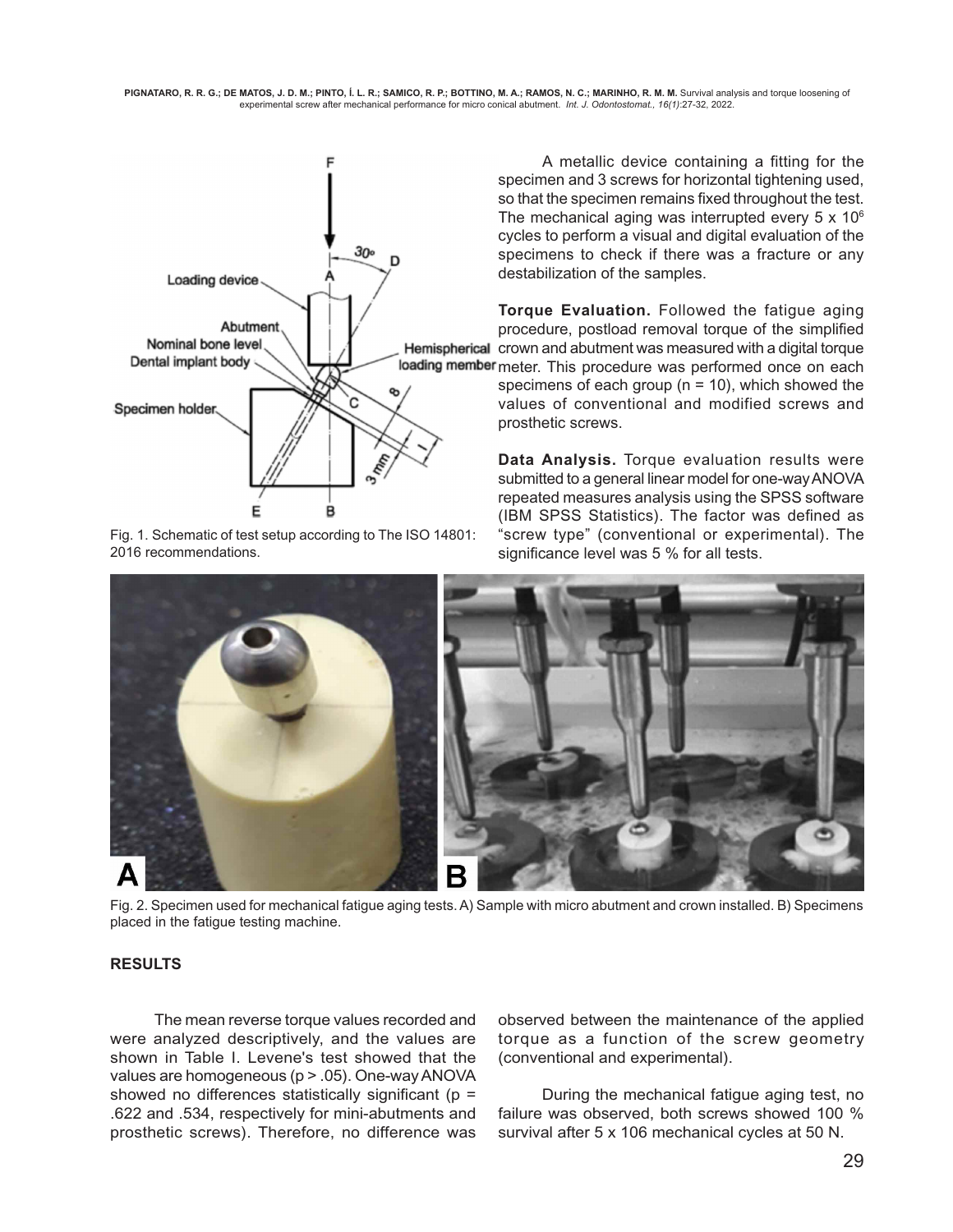Table I. Mean and Standard Deviation reverse torque (N.cm), and percentage of reverse torque of mini-abutment screws and prosthetic screws.

|              | Mini-abutment Screw |                  | <b>Prosthetic Screw</b> |                  |
|--------------|---------------------|------------------|-------------------------|------------------|
|              | Mean $\pm$ DS       | % reverse torque | Mean ± DS               | % reverse torque |
| Control      | $1122 + 411$        | $35.06 \%$       | $6.11 \pm 4.64$         | 40.70 %          |
| Experimental | $12.33 \pm 5.19$    | 38.53%           | $4.77 + 4.23$           | 31.80 %          |

#### **DISCUSSION**

According to literature, the screw was designed to be the "weakest link" that will fail before damage to the prosthesis or implant occurs (Doolabh *et al*., 2014). The technical complications are associated to presented parafunctional habits and non-axial loads, bring on a higher risk of prosthesis failure, as well as a higher risk for torque loosening of the screw, or even the screw fracture (Theoharidou *et al*., 2008; Jung *et al*., 2012). The material's properties of screw fabrication and the inadequate torque of the screw, such as low mechanical strength and fatigue, are also important risk factors associated with loosening or fracturing of the screws (Freitas *et al*., 2010).

The most current abutment screw torque loosening longitudinal studies ranges between 7 % and 11 % (Katsavochristou & Koumoulis). And five factors were identified as being important in relation to the loss of torque of the screws: the type of connection, the design and material of the screw, the type of prosthetic abutment, the settling effect, and internal loads (Pardal-Peláez & Montero, 2017).

According to previous studies (Peixoto & Almas, 2016; Melo-Filho *et al*.), the screw stress peaks were concentrated in the first threads of the prosthetic screw, due to the high flexural movement of the screw when subjected to preload or during mastication. This shows that the correct screw geometry and the combination of materials can be important for the stress distribution in the screw (Peixoto *et al*., 2016; Melo-Filho *et al*.).

Abutment screw fracture is the problem that causes a clinical complication that is exacerbated by the difficulty in removing the pieces of the implant screw, although there are several methods for removal (Kim *et al*., 2012). Based on this and on several reports related to prosthetic complications in implantology, changes in the geometry of implant systems became justifiable so that it would provide greater biomechanical stability between its connections (Vinhas *et al*., 2020).

A previous study by Melo-Filho *et al*. tested that an experimental prosthetic geometry, the same used in this study, with a 0.3 mm constriction in the diameter of the neck region, which was an important factor in the stability, fracture strength and stress distribution, favorably altering the behavior of the entire system (Melo-Filho *et al*.). However, the absence of cyclic loading on the longevity and torque maintenance was a limitation of that study. Therefore, the present study performed fatigue and the measurement of torque loss, and the performance was no statistical significant of the different screws.

The fatigue behavior is dependent of several aspects, and can be conducted of so many ways to cause the mechanical degradation. Accelerated life testing (Step-stress – SSALT), Staircase, constant stress fatigue test are examples of methods to analyze the life prediction and/or survival probabilities of dental materials, and should selected according to aim of the study and the capacity of the used fatigue equipment (Bonfante & Coelho, 2016). The major limitation of the present study is the fatigue method used, which can represent that the real fatigue limit was not reached, since there was no fracture even after 5 x 10<sup>6</sup> cycles. Despite the physiological range used to mechanical aging, the used load probably overestimated the fatigue performance. There are no consensus about the testing parameters, but Ayllón *et al*. (2014) showed according the theoretical model that the fatigue limit of dental implants is around 120 N.

Thus, the results indicate that the experimental geometry can be an alternative to minimize possible failures because the screw geometry did not affect the torque loosening of the screw and other failures, corroborating with others researches (Arnetzl *et al*., 2016; Mattheos *et al*., 2016; Goodacre *et al*.; Melo-Filho *et al*.). These studies observed that the geometry of the screw favors the screw stability and generate a smaller number of failures, for example, a higher value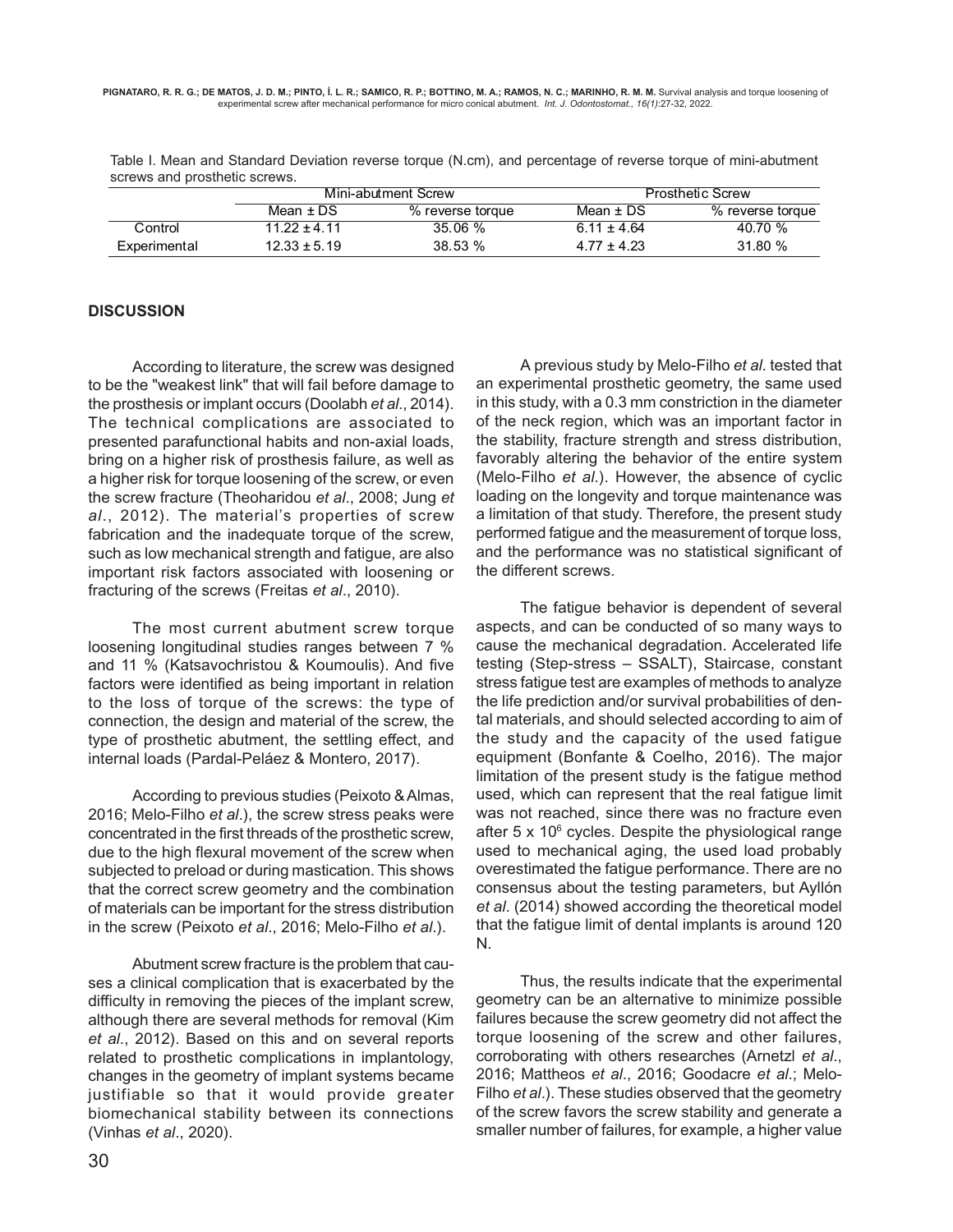of reverse torque and/or a more favorable failure (Arnetzl *et al*.; Mattheos *et al*.; Goodacre *et al*.; Melo-Filho *et al*.).

According to the literature, the more apical the screw fracture the greater the difficulty in removing the remnant located inside the dental implant (Mizumoto *et al*., 2018; Malpartida-Carrillo *et al*., 2020). Thus, the proposed geometry of the experimental screw is a good alternative to avoid fracture in regions of difficult access and removal (Melo-Filho *et al*.).

#### **CONCLUSIONS**

Considering the *in vitro* study limitations, it was possible to conclude that the experimental screw showed a behavior under fatigue and torque maintanance similar to the traditional one and should be used alike.

**ACKNOWLEDGMENTS.** The authors acknowledge the Research Foundation of the State of São Paulo (FAPESP – grant numbers 2019/24903-6) and 2021/ 11499-2).

**PIGNATARO, R. R. G.; DE MATOS, J. D. M.; PINTO, Í. L. R.; SAMICO, R. P.; BOTTINO, M. A.; RAMOS, N. C.; MARINHO, R. M. M.** Análisis de supervivencia y apriete del tornillo experimental tras funcionamiento mecánico para pilar microcónico.*Int. J. Odontostomat., 16(1)*:27-32, 2022.

**RESUMEN:** En implantología las fallas más habituales se deben a la inestabilidad mecánica. El aflojamiento del torque o la fractura de los tornillos son las complicaciones más frecuentes. Además, la recuperación del tornillo fracturado es complicada y requiere mucho tiempo. Por tanto, las modificaciones en el diseño de los sistemas de implantes están justificados para ofrecer un mayor grado de estabilidad biomecánica. Por lo tanto, el presente estudio propone evaluar una geometría experimental para tornillo de pilar en cuanto a probabilidad de falla y pérdida de torque. Se dividieron veinte conjuntos de implantes / pilares (e-fix, AS Technology - Titanium Fix) en los siguientes grupos (n = 10 en cada grupo): (1) Tornillo convencional (cuello de tornillo ø 1,5 mm) y (2) Tornillo experimental ( cuello de rosca estrechado ø 1,2 mm). Los pilares se apretaron con un dispositivo medidor de torque controlado siguiendo las recomendaciones del fabricante. El ciclo mecánico se realizó con una carga de 50 N.cm durante 5 x 106 ciclos con una frecuencia de 2 Hz a una temperatura de 37 ° C (ISO 14801). Se utilizó un medidor de torque digital para medir los valores de torque inverso del tornillo protésico y el tornillo de micro pilar, antes y después de la carga. Los datos se analizaron estadísticamente mediante la prueba One-way Anova y Tukey (95 %). Los resultados de los valores medios de pérdida de torque del micro tornillo de pilar fueron 58,44 % para el grupo de control y 55,31 % para el grupo experimental y la pérdida de torque media para el tornillo protésico fue 53,3 % y 61,3 % de los grupos convencional y experimental, respectivamente. La probabilidad de supervivencia fue del 100 % para ambos grupos de tornillos. Se concluyó que el tornillo experimental mostró un comportamiento similar a los tornillos convencionales, mostrando una fiabilidad similar después de la prueba de vida a fatiga.

**PALABRAS CLAVE: implantes dentales, prótesis fija, materiales dentales.**

## **REFERENCES**

- Arnetzl, G. V.; Payer, M.; Falkensammer, F. & Arnetzl, G. Effect of double conical abutment screw on implant preload. *Clin. Oral Implants Res., 27(5)*:553-7, 2016.
- Ayllón, J. M.; Navarro, C.; Vázquez, J. & Domínguez, J. Fatigue life estimation in dental implants. *Eng. Fract. Mech., 123(1)*:34-43, 2014.
- Bonfante, E. A. & Coelho, P. G. A critical perspective on mechanical testing of implants and prostheses. *Adv. Dent. Res., 28(1)*:18- 27, 2016.
- Coelho, M. G.; Filié-Haddad, M.; Gennari-Filho, H.; Villa, M. R. L.; Dos Santos, D. M. & Alves, A. P. Dental implant fractures aetiology, treatment and case report. *J. Clin. Diagn. Res., 8(3)*:300-4, 2014.
- Doolabh, R.; Dullabh, H. D. & Sykes, L. M. A comparison of preload values in gold and titanium dental implant retaining screws. *SADJ, 69(7)*:316-20, 2014.
- Eckert, S. E. & Wollan, P. C. Retrospective review of 1170 endosseous implants placed in partially edentulous jaws. *J. Prosthet. Dent., 79(4)*:415-21, 1998.
- Flanagan, D. Management of a fractured implant abutment screw. *J. Oral Implantol., 42(6)*:508-11, 2016.
- Freitas, R. D.; Doria, M. C.; Oliveira-Neto, L. A. & Lorenzoni, F. C. Failure of mini angled conical abutment cone morse transfixing screw: case report. Innov. Implant. *J. Biomater. Esthet., 5(2)*:65- 9, 2010.
- Fu, J. H.; Hsu, Y. T. & Wang, H. L. Identifying occlusal overload and how to deal with it to avoid marginal bone loss around implants. *Eur. J. Oral Implantol., 5 Suppl.*:S91-103, 2012.
- Funato, A.; Salama, M. A.; Ishikawa, T.; Garber, D. A. & Salama, H. Timing, positioning, and sequential staging in esthetic implant therapy: a four-dimensional perspective. I*nt. J. Periodontics Restorative Dent., 27(4)*:313-23, 2007.
- Goodacre, B. J.; Goodacre, S. E. & Goodacre, C. J. Prosthetic complications with implant prostheses (2001-2017). *Eur. J. Oral Implantol., 11(1)*:S27-36, 2018.
- Imam, A. Y.; Moshaverinia, A.; Chee, W. & McGlumphy, E. A. A technique for retrieving fractured implant screws. *J. Prosthet. Dent., 111(1)*: 81-3, 2014.
- International Organization of Standardization. ISO 14801:2016, Dynamic fatigue test for endosseous dental implants. *Dentistry-Implants. In. Geneva*:1-9. 24, 2016.
- Jung, R. E.; Zembic, A.; Pjetursson, B. E.; Zwahlen, M. & Thoma, D. S. Systematic review of the survival rate and the incidence of biological, technical, and aesthetic complications of single crowns on implants reported in longitudinal studies with a mean followup of 5 years. *Clin. Oral Implants Res., 23(6)*:2-21, 2012.
- Katsavochristou, A. & Koumoulis, D. Incidence of abutment screw failure of single or splinted implant prostheses: A review and update on current clinical status. *J. Oral Rehabil., 46(8)*:776-86, 2019.